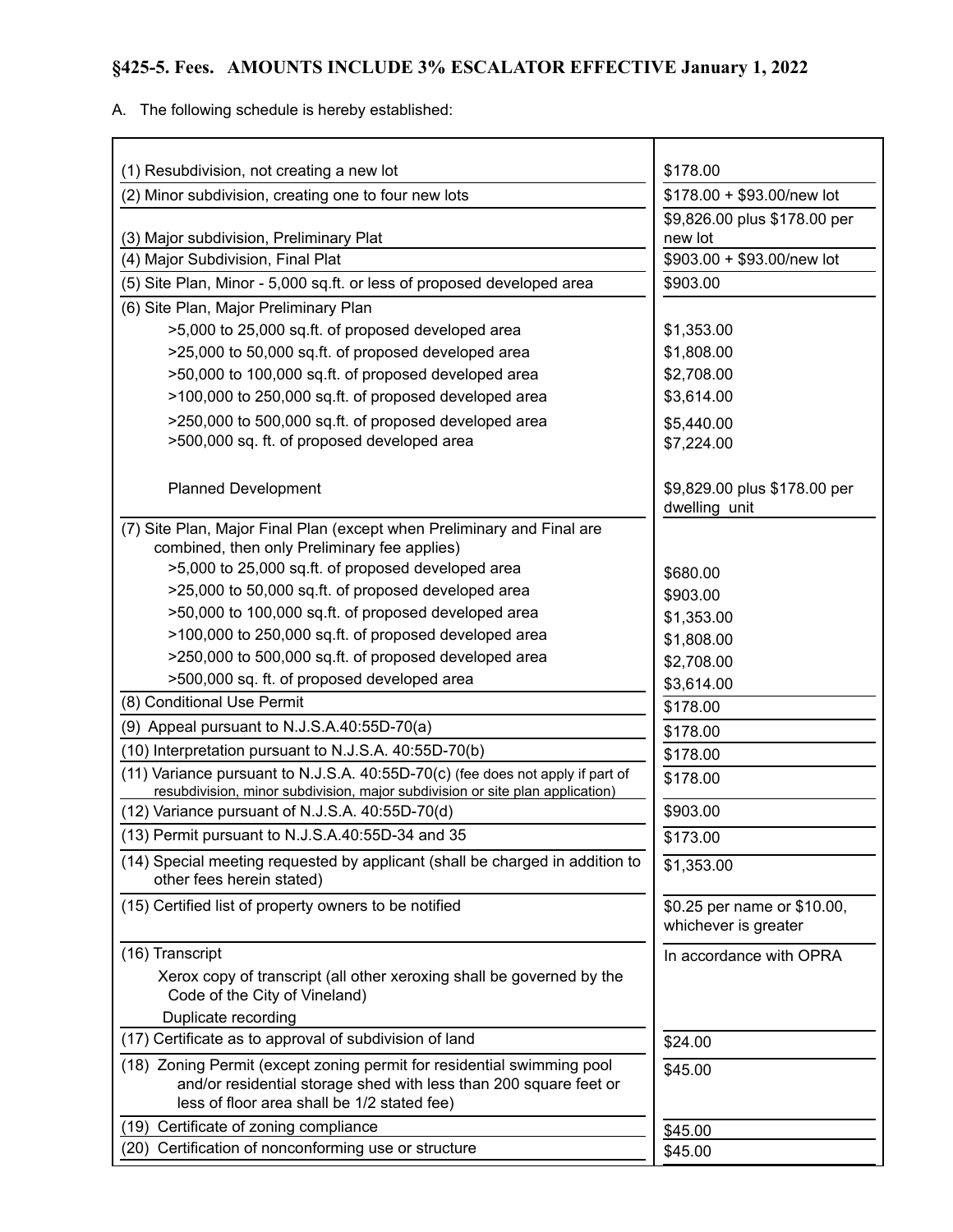| (21) Research of past ordinances and approvals (shall be charged in addition<br>to certification of nonconforming use or structure fee)<br>\$45.00<br>\$45.00<br>(22) Determination of need for site plan approved by Engineering/Planning<br>(23) Letter concerning developability of property by Engineering/Planning<br>\$45.00<br>(24) Public Hearing (shall be charged in addition to other fees herein stated)<br>\$93.00<br>(25) Resubmission<br>1/2 original application fee<br>(26) Request for Extension<br>\$24.00<br>(27) Deleted by Ord. 2009-70 adopted 10-27-09<br>(28) Submission to County Planning Board<br>\$24.00<br>(29) Inspections<br>Resubdivision, not creating a new lot (if needed)<br>\$93.00<br>Minor Subdivision, creating one to four new lots (if needed)<br>\$93.00<br>Major Subdivision<br>\$1,808.00<br>Site Plan, Minor<br>\$93.00<br>Site Plan, Major (100,000 sq. ft. or less of proposed developed area)<br>\$903.00<br>Site Plan, Major (More than 100,000 sq. ft. of proposed developed area)<br>\$1,808.00<br>(30) Placement on Board agenda mailing list<br>\$45.00 per year<br>(31)<br>Legal Review and Documentation Preparation:<br>Major Subdivision, Preliminary Plat<br>\$249.00<br>Major Subdivision, Final Plat<br>\$249.00<br>Site Plan, Major Preliminary Plan<br>\$249.00<br>Site Plan, Major Final Plan<br>\$249.00<br>Appeal Pursuant to NJSA 40:55D-70(a)<br>\$249.00<br>Interpretation pursuant to NJSA 40:55D-70(b)<br>\$249.00<br>Variance pursuant to NJSA 40:55D-70(c)<br>\$249.00<br>Variance pursuant to NJSA 40:55D-70(d)<br>\$249.00<br>All other resolutions<br>\$183.00<br>(32) Association Document Review (e.g., Homeowners', Condominium,<br>Cooperative)<br>\$404.00<br>(33) Performance and Maintenance Guarantee Review<br>\$96.00<br>\$96.00<br>(34) Deed or Easement review<br>(35) All other legal costs<br>Hourly rate set by contract |  |
|----------------------------------------------------------------------------------------------------------------------------------------------------------------------------------------------------------------------------------------------------------------------------------------------------------------------------------------------------------------------------------------------------------------------------------------------------------------------------------------------------------------------------------------------------------------------------------------------------------------------------------------------------------------------------------------------------------------------------------------------------------------------------------------------------------------------------------------------------------------------------------------------------------------------------------------------------------------------------------------------------------------------------------------------------------------------------------------------------------------------------------------------------------------------------------------------------------------------------------------------------------------------------------------------------------------------------------------------------------------------------------------------------------------------------------------------------------------------------------------------------------------------------------------------------------------------------------------------------------------------------------------------------------------------------------------------------------------------------------------------------------------------------------------------------------------------------------------------------------------------------------------------------------------------|--|
|                                                                                                                                                                                                                                                                                                                                                                                                                                                                                                                                                                                                                                                                                                                                                                                                                                                                                                                                                                                                                                                                                                                                                                                                                                                                                                                                                                                                                                                                                                                                                                                                                                                                                                                                                                                                                                                                                                                      |  |
|                                                                                                                                                                                                                                                                                                                                                                                                                                                                                                                                                                                                                                                                                                                                                                                                                                                                                                                                                                                                                                                                                                                                                                                                                                                                                                                                                                                                                                                                                                                                                                                                                                                                                                                                                                                                                                                                                                                      |  |
|                                                                                                                                                                                                                                                                                                                                                                                                                                                                                                                                                                                                                                                                                                                                                                                                                                                                                                                                                                                                                                                                                                                                                                                                                                                                                                                                                                                                                                                                                                                                                                                                                                                                                                                                                                                                                                                                                                                      |  |
|                                                                                                                                                                                                                                                                                                                                                                                                                                                                                                                                                                                                                                                                                                                                                                                                                                                                                                                                                                                                                                                                                                                                                                                                                                                                                                                                                                                                                                                                                                                                                                                                                                                                                                                                                                                                                                                                                                                      |  |
|                                                                                                                                                                                                                                                                                                                                                                                                                                                                                                                                                                                                                                                                                                                                                                                                                                                                                                                                                                                                                                                                                                                                                                                                                                                                                                                                                                                                                                                                                                                                                                                                                                                                                                                                                                                                                                                                                                                      |  |
|                                                                                                                                                                                                                                                                                                                                                                                                                                                                                                                                                                                                                                                                                                                                                                                                                                                                                                                                                                                                                                                                                                                                                                                                                                                                                                                                                                                                                                                                                                                                                                                                                                                                                                                                                                                                                                                                                                                      |  |
|                                                                                                                                                                                                                                                                                                                                                                                                                                                                                                                                                                                                                                                                                                                                                                                                                                                                                                                                                                                                                                                                                                                                                                                                                                                                                                                                                                                                                                                                                                                                                                                                                                                                                                                                                                                                                                                                                                                      |  |
|                                                                                                                                                                                                                                                                                                                                                                                                                                                                                                                                                                                                                                                                                                                                                                                                                                                                                                                                                                                                                                                                                                                                                                                                                                                                                                                                                                                                                                                                                                                                                                                                                                                                                                                                                                                                                                                                                                                      |  |
|                                                                                                                                                                                                                                                                                                                                                                                                                                                                                                                                                                                                                                                                                                                                                                                                                                                                                                                                                                                                                                                                                                                                                                                                                                                                                                                                                                                                                                                                                                                                                                                                                                                                                                                                                                                                                                                                                                                      |  |
|                                                                                                                                                                                                                                                                                                                                                                                                                                                                                                                                                                                                                                                                                                                                                                                                                                                                                                                                                                                                                                                                                                                                                                                                                                                                                                                                                                                                                                                                                                                                                                                                                                                                                                                                                                                                                                                                                                                      |  |
|                                                                                                                                                                                                                                                                                                                                                                                                                                                                                                                                                                                                                                                                                                                                                                                                                                                                                                                                                                                                                                                                                                                                                                                                                                                                                                                                                                                                                                                                                                                                                                                                                                                                                                                                                                                                                                                                                                                      |  |
|                                                                                                                                                                                                                                                                                                                                                                                                                                                                                                                                                                                                                                                                                                                                                                                                                                                                                                                                                                                                                                                                                                                                                                                                                                                                                                                                                                                                                                                                                                                                                                                                                                                                                                                                                                                                                                                                                                                      |  |
|                                                                                                                                                                                                                                                                                                                                                                                                                                                                                                                                                                                                                                                                                                                                                                                                                                                                                                                                                                                                                                                                                                                                                                                                                                                                                                                                                                                                                                                                                                                                                                                                                                                                                                                                                                                                                                                                                                                      |  |
|                                                                                                                                                                                                                                                                                                                                                                                                                                                                                                                                                                                                                                                                                                                                                                                                                                                                                                                                                                                                                                                                                                                                                                                                                                                                                                                                                                                                                                                                                                                                                                                                                                                                                                                                                                                                                                                                                                                      |  |
|                                                                                                                                                                                                                                                                                                                                                                                                                                                                                                                                                                                                                                                                                                                                                                                                                                                                                                                                                                                                                                                                                                                                                                                                                                                                                                                                                                                                                                                                                                                                                                                                                                                                                                                                                                                                                                                                                                                      |  |
|                                                                                                                                                                                                                                                                                                                                                                                                                                                                                                                                                                                                                                                                                                                                                                                                                                                                                                                                                                                                                                                                                                                                                                                                                                                                                                                                                                                                                                                                                                                                                                                                                                                                                                                                                                                                                                                                                                                      |  |
|                                                                                                                                                                                                                                                                                                                                                                                                                                                                                                                                                                                                                                                                                                                                                                                                                                                                                                                                                                                                                                                                                                                                                                                                                                                                                                                                                                                                                                                                                                                                                                                                                                                                                                                                                                                                                                                                                                                      |  |
|                                                                                                                                                                                                                                                                                                                                                                                                                                                                                                                                                                                                                                                                                                                                                                                                                                                                                                                                                                                                                                                                                                                                                                                                                                                                                                                                                                                                                                                                                                                                                                                                                                                                                                                                                                                                                                                                                                                      |  |
|                                                                                                                                                                                                                                                                                                                                                                                                                                                                                                                                                                                                                                                                                                                                                                                                                                                                                                                                                                                                                                                                                                                                                                                                                                                                                                                                                                                                                                                                                                                                                                                                                                                                                                                                                                                                                                                                                                                      |  |
|                                                                                                                                                                                                                                                                                                                                                                                                                                                                                                                                                                                                                                                                                                                                                                                                                                                                                                                                                                                                                                                                                                                                                                                                                                                                                                                                                                                                                                                                                                                                                                                                                                                                                                                                                                                                                                                                                                                      |  |
|                                                                                                                                                                                                                                                                                                                                                                                                                                                                                                                                                                                                                                                                                                                                                                                                                                                                                                                                                                                                                                                                                                                                                                                                                                                                                                                                                                                                                                                                                                                                                                                                                                                                                                                                                                                                                                                                                                                      |  |
|                                                                                                                                                                                                                                                                                                                                                                                                                                                                                                                                                                                                                                                                                                                                                                                                                                                                                                                                                                                                                                                                                                                                                                                                                                                                                                                                                                                                                                                                                                                                                                                                                                                                                                                                                                                                                                                                                                                      |  |
|                                                                                                                                                                                                                                                                                                                                                                                                                                                                                                                                                                                                                                                                                                                                                                                                                                                                                                                                                                                                                                                                                                                                                                                                                                                                                                                                                                                                                                                                                                                                                                                                                                                                                                                                                                                                                                                                                                                      |  |
|                                                                                                                                                                                                                                                                                                                                                                                                                                                                                                                                                                                                                                                                                                                                                                                                                                                                                                                                                                                                                                                                                                                                                                                                                                                                                                                                                                                                                                                                                                                                                                                                                                                                                                                                                                                                                                                                                                                      |  |
|                                                                                                                                                                                                                                                                                                                                                                                                                                                                                                                                                                                                                                                                                                                                                                                                                                                                                                                                                                                                                                                                                                                                                                                                                                                                                                                                                                                                                                                                                                                                                                                                                                                                                                                                                                                                                                                                                                                      |  |
|                                                                                                                                                                                                                                                                                                                                                                                                                                                                                                                                                                                                                                                                                                                                                                                                                                                                                                                                                                                                                                                                                                                                                                                                                                                                                                                                                                                                                                                                                                                                                                                                                                                                                                                                                                                                                                                                                                                      |  |
|                                                                                                                                                                                                                                                                                                                                                                                                                                                                                                                                                                                                                                                                                                                                                                                                                                                                                                                                                                                                                                                                                                                                                                                                                                                                                                                                                                                                                                                                                                                                                                                                                                                                                                                                                                                                                                                                                                                      |  |
|                                                                                                                                                                                                                                                                                                                                                                                                                                                                                                                                                                                                                                                                                                                                                                                                                                                                                                                                                                                                                                                                                                                                                                                                                                                                                                                                                                                                                                                                                                                                                                                                                                                                                                                                                                                                                                                                                                                      |  |
|                                                                                                                                                                                                                                                                                                                                                                                                                                                                                                                                                                                                                                                                                                                                                                                                                                                                                                                                                                                                                                                                                                                                                                                                                                                                                                                                                                                                                                                                                                                                                                                                                                                                                                                                                                                                                                                                                                                      |  |
|                                                                                                                                                                                                                                                                                                                                                                                                                                                                                                                                                                                                                                                                                                                                                                                                                                                                                                                                                                                                                                                                                                                                                                                                                                                                                                                                                                                                                                                                                                                                                                                                                                                                                                                                                                                                                                                                                                                      |  |
|                                                                                                                                                                                                                                                                                                                                                                                                                                                                                                                                                                                                                                                                                                                                                                                                                                                                                                                                                                                                                                                                                                                                                                                                                                                                                                                                                                                                                                                                                                                                                                                                                                                                                                                                                                                                                                                                                                                      |  |
|                                                                                                                                                                                                                                                                                                                                                                                                                                                                                                                                                                                                                                                                                                                                                                                                                                                                                                                                                                                                                                                                                                                                                                                                                                                                                                                                                                                                                                                                                                                                                                                                                                                                                                                                                                                                                                                                                                                      |  |
|                                                                                                                                                                                                                                                                                                                                                                                                                                                                                                                                                                                                                                                                                                                                                                                                                                                                                                                                                                                                                                                                                                                                                                                                                                                                                                                                                                                                                                                                                                                                                                                                                                                                                                                                                                                                                                                                                                                      |  |

B. (1) NOTE: In the event that the Planning Board or Zoning Board of Adjustment approves an application with conditions specified in the resolution requiring plan alterations, the revised submission shall be called a perfected plan. A perfected plan shall not be submitted to the Planning Board or Zoning Board of Adjustment, provided, however, that such plan shall not be signed by the Chairman and Secretary until all the conditions of the resolution have been met. When required, a minimum of six (6) paper copies of a perfected plan and one digital copy of a perfected plan (in a format compatible with the City Engineer's electronic drafting and GIS systems using NJ State Plane Coordinate System and NAD 83. Where survey accuracy is not utilized for the establishment of NJSPC, sub-meter coordinates shall be used and noted on the plans) shall be submitted to the Secretary, for which no review fee will be charged except for applicable legal fees and consultant escrow fees. Only one (1) perfected plan submission shall be allowed for each type of application. Additional plan alterations shall be deemed resubmissions, and appropriate fees shall be charged. A development plan which is submitted which proposes modifications to an already submitted or approved plan shall be considered a resubmission. Such a plan may only be submitted as a resubmission prior to surety being released on the project. All subsequent applications will be deemed new. A re-submission fee is also applicable to the review of documents.